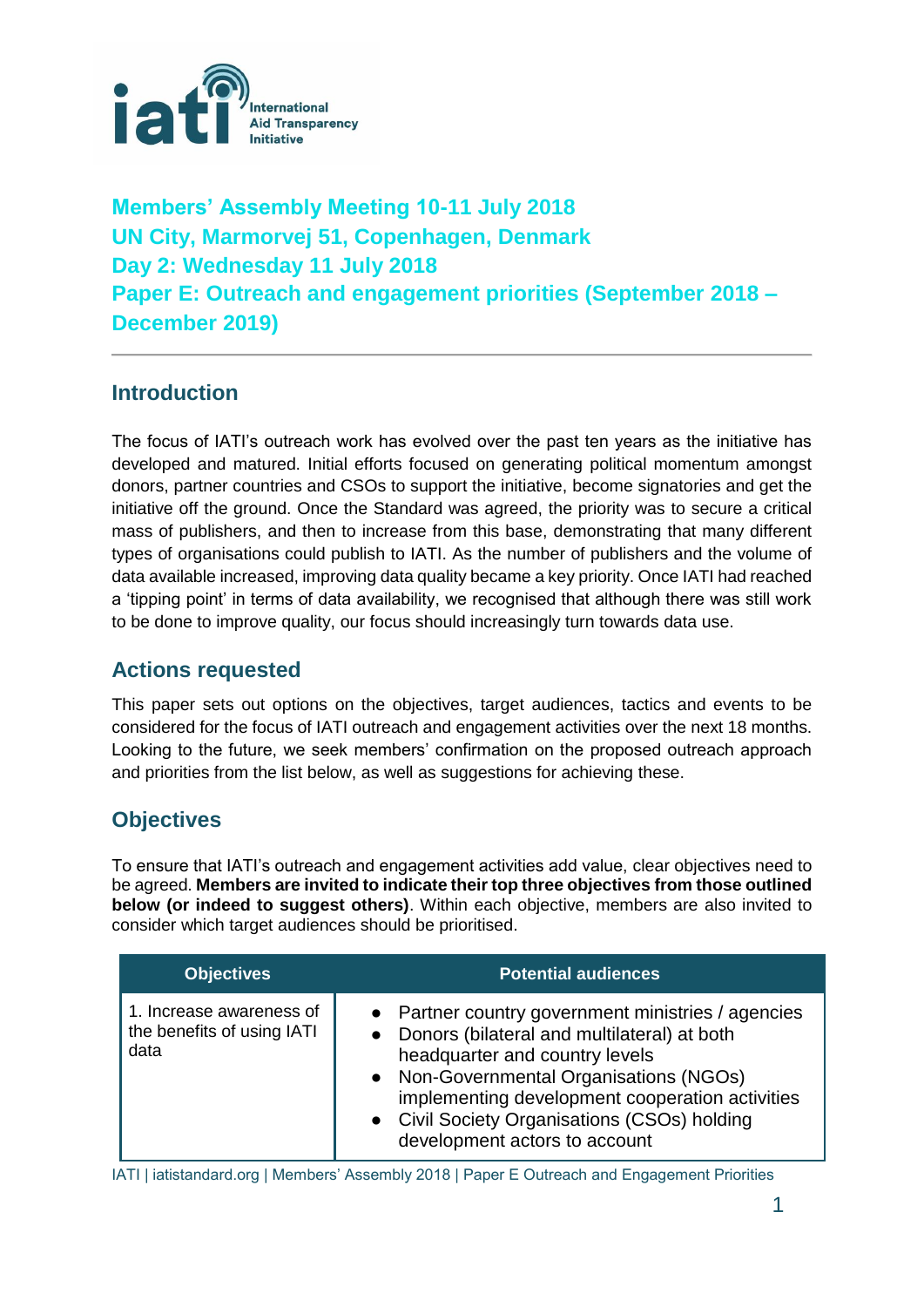

|                                                                                                                            | Research organisations / Academics<br>Parliamentarians<br>Media                                                                                                                                                                                                                                                                                                                                                                               |  |  |
|----------------------------------------------------------------------------------------------------------------------------|-----------------------------------------------------------------------------------------------------------------------------------------------------------------------------------------------------------------------------------------------------------------------------------------------------------------------------------------------------------------------------------------------------------------------------------------------|--|--|
| 2. Persuade high-level<br>decision-makers to invest<br>in improving their data<br>quality                                  | Grand Bargain signatories who are IATI publishers not<br>$\bullet$<br>using the most up-to-date humanitarian features of the<br><b>IATI Standard</b><br>IATI members who score low on the IATI Dashboard<br>publishing statistics (judged on timeliness,<br>comprehensiveness and forward-looking data)<br>IATI members publishing location data for less than<br>20% of their activities<br>IATI members who are not publishing results data |  |  |
| 3. Strategic increase in<br>number of IATI publishers                                                                      | Significant donors not yet publishing to IATI (by volume<br>to IATI partner country members)<br>Providers of South-South cooperation<br>$\bullet$<br>Grand Bargain signatories not yet publishing<br>$\bullet$<br>Private sector organisations<br>$\bullet$<br>Organisations involved disbursing or spending climate<br>$\bullet$<br>finance                                                                                                  |  |  |
| 4. Convert more<br>publishers into IATI<br>members                                                                         | IATI publishers who are not yet members:<br>Donor governments<br>Multilateral organisations<br><b>Development Finance Institutions</b><br><b>Philanthropic Foundations</b><br>$\overline{\phantom{a}}$<br>Fund managers<br>International non-governmental organisations<br>Local non-governmental organisations<br>Private sector organisations<br>Academic, training and research organisations                                              |  |  |
| 5. Support fundraising as<br>necessary                                                                                     | Engage and influence target IATI members when<br>additional funds are needed (list to be considered by<br>Governing Board)                                                                                                                                                                                                                                                                                                                    |  |  |
| 6. Influence relevant<br>global and regional<br>political processes and<br>agendas to advance<br>IATI's vision and mission | Key political stakeholders who can raise awareness of<br>IATI capturing resources relating to the Sustainable<br><b>Development Goals</b><br>Stakeholders who can raise awareness of the IATI<br>Standard to inform any new standard created as part of<br>TOSSD - total official support for sustainable<br>development.                                                                                                                     |  |  |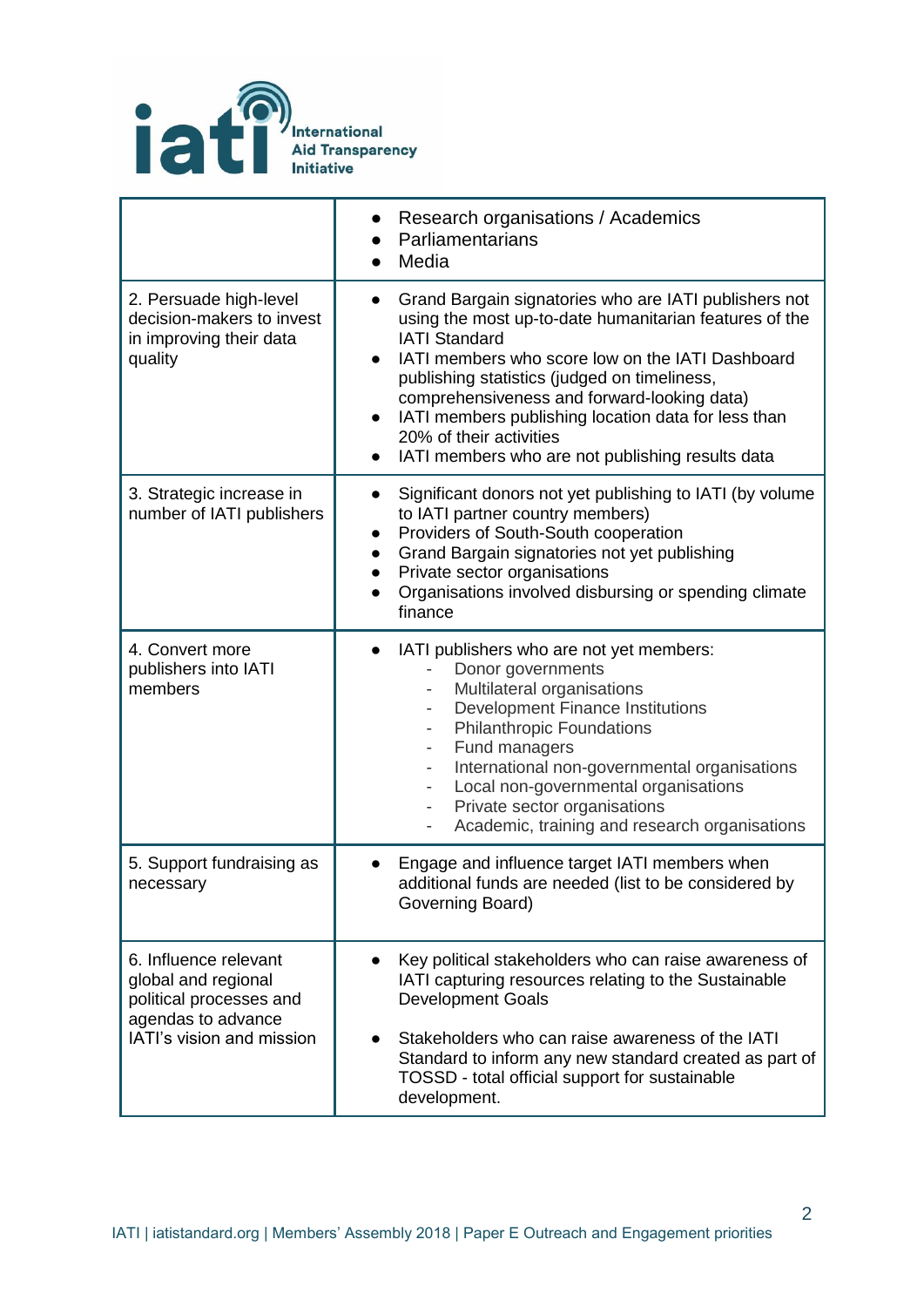

# **Potential tactics to reach audiences**

To achieve the outreach and engagement objectives set over the next 18 months, all key IATI stakeholders are encouraged to play their part in raising awareness and influencing target audiences. Members are invited to make comment on the tactics and actions below and/or provide other suggestions on how to effectively engage target audiences.

## Governing Board:

- represents IATI as speakers/participants at events when opportunities arise
- sends direct letters (from IATI Chair) to target audiences with specific calls-to-action
- individual Board members' reach out directly to warm contacts identified as target audiences and request a meeting with relevant internal person
- when attending events within the remit of their day jobs, Board members reach out to target audiences who are also identified (by Secretariat) as attending, to hold bilaterals meetings

#### Secretariat:

- hosts side-events/ receptions at meetings in support of priority objectives
- leads marketplace stalls at events
- inputs into relevant consultations consultations, reports, outcome documents relating to open data and transparency
- provides updated IATI Speakers' Kit
- provides IATI membership recruitment and fundraising packs
- sets up an outreach and engagement working group which represents IATI members and TAG community
- sets up an online internal forum (using the platform Yammer) for IATI members to share information on future opportunities and coordinate efforts with the Secretariat to influence target audiences

#### Members:

- contribute to the outreach and engagement calendar (see below) by sharing information on events/fora/consultations etc that IATI could potentially engage in
- promote IATI at relevant external events
- provides internal awareness raising presentations within their organisations to maintain and advance political support for IATI
- participate in the proposed working group and contribute to online forum on outreach

### TAG community:

- invites target audiences to TAG 2018 (and 2019) and ensures that there are sessions that are relevant, useful and influential
- offers one day of technical advice/support in-kind to target audiences
- promote IATI at relevant external events
- supports efforts by making public call-to-actions (through blogs/tweet etc) to specific audiences (where an organisation is publically campaigning/advocating for transparency/open data)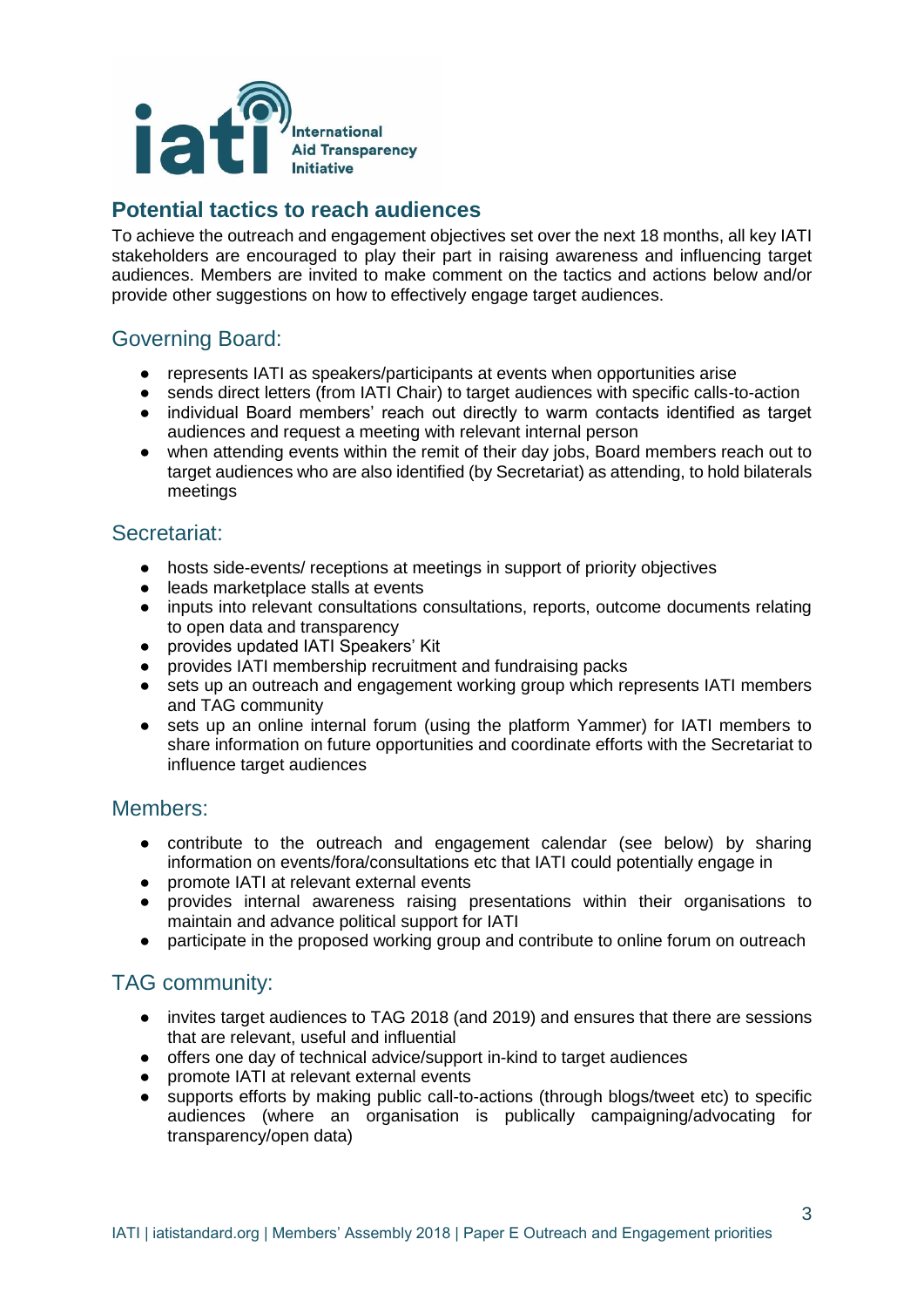

# **Calendar of events and opportunities 2018/19**

IATI's Secretariat will monitor global and regional events that are relevant to the transparency and open data agenda and maintain an outreach and engagement calendar. Members' are invited to share their insights as to the potential value in IATI engaging in any of the events listed below and to identify other events that IATI should consider engaging in (in particular, opportunities that reach data users at regional/country level).

| <b>Date</b>             | <b>Location</b>                | <b>Event</b>                                                                             |
|-------------------------|--------------------------------|------------------------------------------------------------------------------------------|
| 9-18 July 2018          | UNHQ, New York                 | <b>High Level Political Forum on Sustainable</b><br>Development 2018                     |
| 17-19 July 2018         | Tbilisi, Georgia               | Open Government Partnership (OGP)                                                        |
| 18-25 September<br>2018 | New York, USA                  | <b>73rd UN General Assembly</b>                                                          |
| 21-22 September<br>2018 | Buenos Aires, Argentina        | 5th International Open Data Conference                                                   |
| 12-14 October<br>2018   | Bali Nusa Dua, Indonesia       | <b>Annual Meetings of the International</b><br><b>Monetary Fund and World Bank Group</b> |
| 22 October 2018         | Dubai, United Arab<br>Emirates | <b>United Nations World Data Forum</b>                                                   |
| 27 November<br>2018     | Incheon, South Korea           | 6th OECD World Forum on Statistics,<br><b>Knowledge and Policy</b>                       |
| 3 December 2018         | Katowice, Poland               | Conference of the Parties (COP 24) to the<br><b>UNFCCC</b>                               |
| 22-25 January<br>2018   | Davos-Klosters,<br>Switzerland | <b>World Economic Forum Annual Meeting</b>                                               |
| 11-13 February<br>2019  | New Delhi, India               | <b>World Sustainable Development Summit</b>                                              |
| 5-8 March 2019          |                                | UN HQ, New York City, US 50th Session of UN Statistical Commission                       |
| 12-14 March 2019        | Dubai, UAE                     | DIHAD Dubai International Humanitarian Aid<br>& Development Conference & Exhibition      |
| 20-22 March 2019        | Buenos Aires, Argentina        | <b>Second High-level United Nations</b><br>Conference on South-South Cooperation         |
| 12-14 April 2019        | Washington D.C., US            | Spring Meetings of the World Bank Group<br>and the International Monetary Fund           |
| TBC early June          | Brussels, Belgium              | European Development Days 2019                                                           |
| 15-19 July 2019         | New York City, US              | UN High-level Political Forum on<br>Sustainable Development (HLPF 2019)                  |